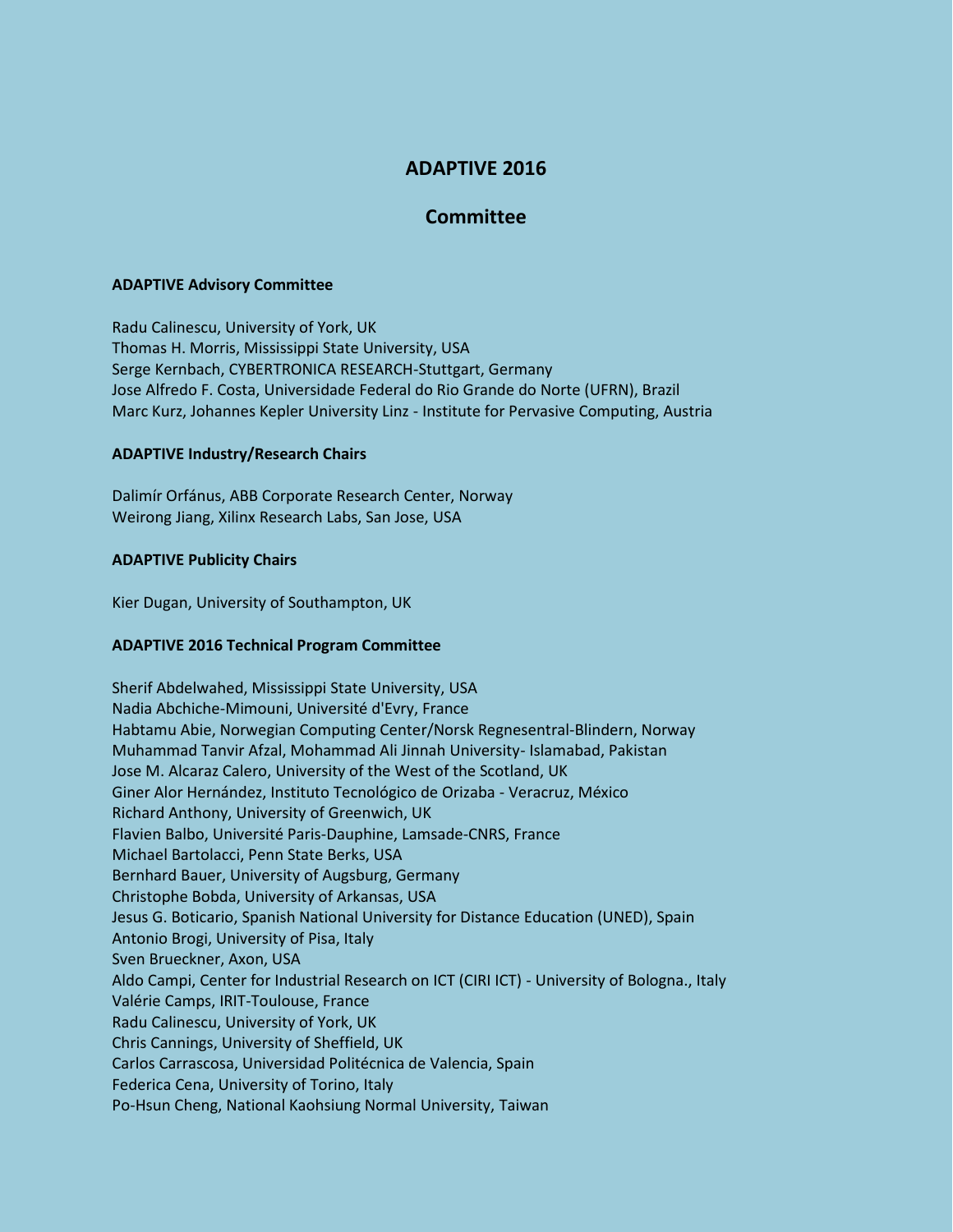José Alfredo F. Costa, Federal University, UFRN, Brazil Carlos E. Cuesta, Rey Juan Carlos University, Spain Baudouin Dafflon, Université de Lyon, Université Lyon 1, France Heiko Desruelle, Ghent University - IBBT, Belgium Mihaela Dinsoreanu, Technical University of Cluj-Napoca, Romania Ioanna Dionysiou, University of Nicosia, Cyprus Shlomi Dolev, Ben Gurion University, Israel Bruce Edmonds, Manchester Metropolitan University, UK Rino Falcone, Institute of Cognitive Sciences and Technologies - National Research Council, Italy Alois Ferscha, Johannes Kepler Universität Linz, Austria Ziny Flikop, Consultant, USA Adina Magda Florea, University "Politehnica" of Bucharest, Romania Carlos Flores, Universidad de Colima, México Jorge Fox, ISTI-CNR [Consiglio Nazionale delle Ricerche (CNR), Italy Naoki Fukuta, Shizuoka University, Japan Matjaz Gams, Jožef Stefan Institute - Ljubljana, Slovenia Francisco José García Peñalvo, Universidad de Salamanca, Spain John C. Georgas, Northern Arizona University, USA George Giannakopoulos, NCSR Demokritos, Greece Marie-Pierre Gleizes, Toulouse University, France Sebastian Götz, Technische Universität Dresden, Germany Gregor Grambow, University of Ulm, Germany Sam Guinea, Politecnico di Milano, Italy Mirsad Hadzikadic, College of Computing and Informatics, USA Joerg Henkel, Karlsruhe Institute of Technology, Germany Gerold Hoelzl, Johannes Kepler University, Austria Leszek Holenderski, Philips Research-Eindhoven, The Netherlands Weichih Huang, Imperial College London, UK Marc-Philippe Huget, University of Savoie, France Waqar Jaffry, Vrije Universitiet - Amsterdam, The Netherlands Jean-Paul Jamont, Université Pierre Mendès France - IUT de Valence & Laboratoire LCIS/INP Grenoble, France Weirong Jiang, Xilinx Research Labs, San Jose, USA Imène Jraidi, University of Montreal, Canada Ilia Kabak, "STANKIN" Moscow State Technological University, Russia Anthony Karageorgos, University of Manchester, UK Michael Katchabaw, University of Western Ontario, Canada Serge Kernbach, CYBERTRONICA RESEARCH-Stuttgart, Germany Narges Khakpour, Linnaeus University, Sweden M. Alojzy Klopotek, Institute of Computer Science - Polish Academy of Sciences, Poland Mitch Kokar, Northeastern University - Boston, USA Satoshi Kurihara, Osaka University, Japan Marc Kurz, Institute for Pervasive Computing, Johannes Kepler University of Linz, Austria Rico Kusber, University of Kassel, Germany Mikel Larrea, University of the Basque Country UPV/EHU, Spain Ricardo Lent, Imperial College London, UK Jingpeng Li, University of Stirling, UK Henrique Lopes Cardoso, LIACC, Universidade do Porto, Portugal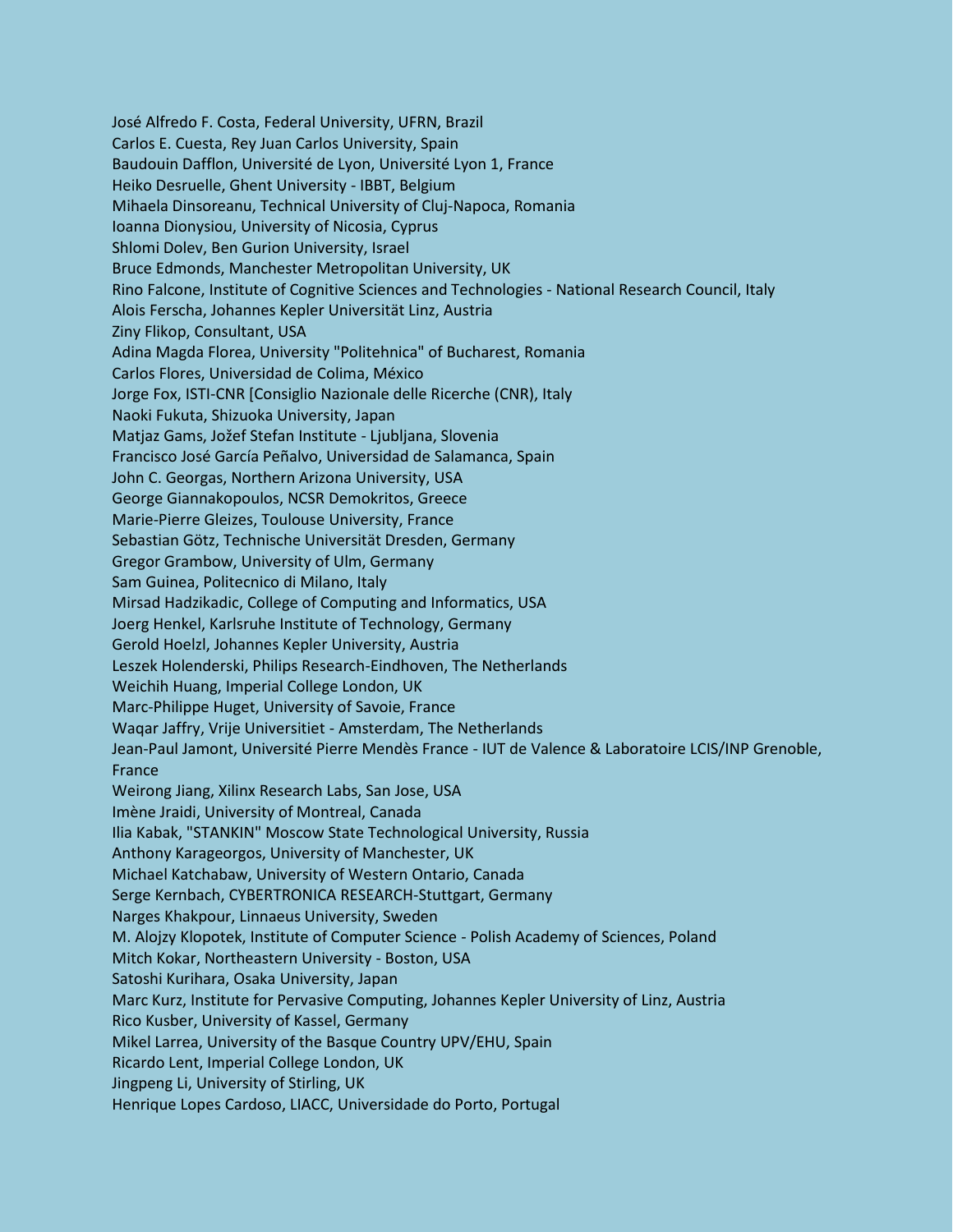Emiliano Lorini, Institut de Recherche en Informatique de Toulouse (IRIT), France Sam Malek, George Mason University, USA Cesar Marin, University of Manchester, UK Célia Martinie, ICS-IRIT - University Toulouse 3, France Paulo Martins, University of Trás-os-Montes e Alto Douro (UTAD), Portugal Mieke Massink, FM&&T Group - CNR, Italy Olga Melekhova, Université Pierre et Marie Curie - Paris 6, France Frederic Migeon, IRIT/Toulouse University, France Vivian Motti, Clemson University, USA Gero Müehl, University of Rostock, Germany Christian Müller-Schloer, Leibniz University of Hanover, Germany Masayuki Murata, Osaka University, Japan Mats Neovius, Åbo Akademi University, Finland Filippo Neri, University of Naples "Federico II", Italy Dirk Niebuhr, Clausthal University of Technology, Germany Andrea Omicini, Università di Bologna, Italy Flavio Oquendo, European University of Brittany/IRISA-UBS, France Mathias Pacher, Leibniz Universität Hannover, Germany Alexandros Paramythis, Contexity AG, Switzerland Xingguang Peng, Northwestern Polygtechnical University, China Georg Püschel, Technische Universität Dresden, Germany Raja Humza Qadir, dSPACE GmbH, Paderborn, Germany Claudia Raibulet, University of Milano-Bicocca, Italy Mahesh (Michael) S. Raisinghani, TWU School of Management, USA Andreas Rausch, Technische Universität Clausthal, Germany Wolfgang Reif, University of Augsburg, Germany Brian M. Sadler, Army Research Laboratory, USA Yacine Sam, Université François Rabelais Tours, France José Santos Reyes, Universidad de A Coruña, Spain Jagannathan (Jag) Sarangapani, Missouri University of Science and Technology, USA Ichiro Satoh, National Institute of Informatics, Japan Dominic Seiffert, University of Mannheim, Germany Huseyin Seker, The University of Northumbria at Newcastle, UK Sebastian Senge, TU Dortmund, Germany Estefanía Serral, Vienna University of Technology, Austria Marjan Sirjani, Reykjavik University, Iceland Vasco N. G. J. Soares, Instituto de Telecomunicações / Polytechnic Institute of Castelo Branco, Portugal Christoph Sondermann-Wölke, Universität Paderborn, Germany Panagiotis Spapis, National and Kapodistrian University of Athens, Greece Stephan Stilkerich, Airbus Group Innovations, Germany Martin Swientek, Capgemini Deutschland GmbH, Germany Javid Taheri, Karlstad University, Sweden Christof Teuscher, Portland State University, USA Luca Tesei, University of Camerino, Italy Sotirios Terzis, University of Strathclyde, UK Christof Teuscher, Portland State University, USA Kyriakos Vamvoudakis, University of California, USA Arlette van Wissen, Philips Research, Netherlands